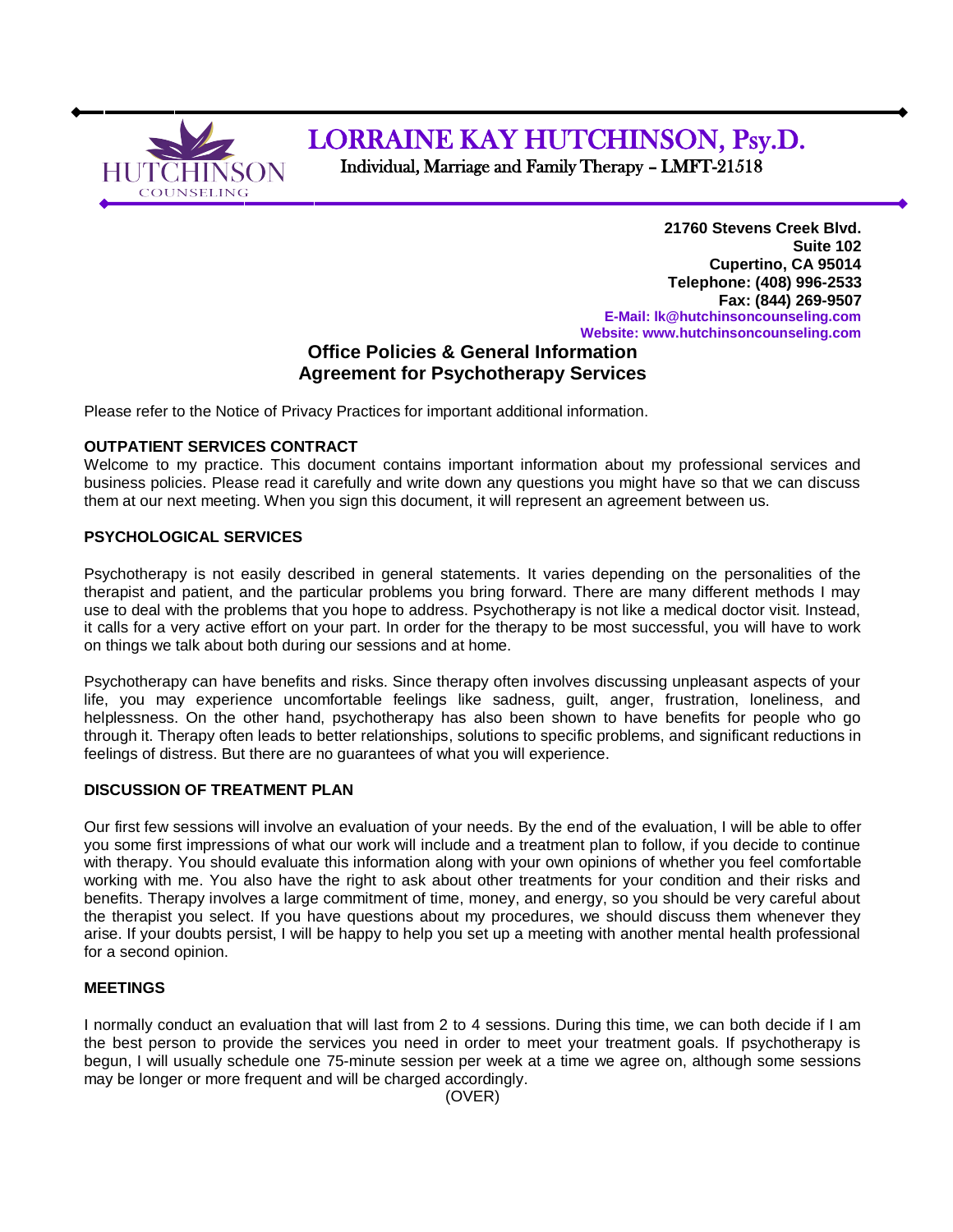## **DUAL RELATIONSHIPS**

Not all dual relationships are unethical or avoidable. Therapy never involves sexual or any other dual relationship that impairs therapist's objectivity, clinical judgment, or therapeutic effectiveness or can be exploitative in nature. I will assess carefully before entering into non-sexual and non-exploitative dual relationships with patients. The community in which we live is often smaller than we think and many patients may know each other. Consequently, you many bump into someone you know in the waiting room or into in the community. I will never acknowledge working therapeutically with anyone without your written permission. As a rule I avoid engaging in any dual relationships, if at all possible. If there is a dual relationship (e.g., both serving on some type of community board) and you become uncomfortable at any time, it is your responsibility to notify me. I will listen carefully to your concerns, and respond accordingly to your feedback. I will discontinue the dual relationship if I find that it interferes with the effectiveness of your therapeutic process or your welfare, and, of course, you can do the same at any time. I also will not accept any friend request on any social and/or professional networking groups or sites (such as Facebook, LinkedIn, and Twitter).

## **TERMINATION OF TREATMENT**

If at any point during psychotherapy I assess that I am not effective in helping you reach the therapeutic goals, I am obliged to discuss it with you and, if appropriate, to terminate treatment. In such a case, I will give a number of referrals that may be of help to you. If you request it and authorize it in writing, I will talk to the psychotherapist of your choice in order to help with the transition. If at any time you want another professional's opinion or wish to consult with another therapist, I will assist you in finding someone qualified, and, if you provide a written consent, I will provide the essential information needed. You have the right to terminate therapy at any time. If you choose to do so, I will offer to provide you with the names of other qualified professionals whose services you might prefer.

## **PROFESSIONAL FEES**

- \$250 for a 45-minute session
- \$375 f0r a 75-minute session
- \$500 for a 90-minute session

In addition to weekly appointments, I charge this amount for other professional services you may need, though I will break down the hourly cost if I work for periods of less than one hour. These services include report writing, telephone conversations lasting longer than 10 minutes, preparation of records or treatment summaries, and the time spent performing any other service you may request of me. Attendance at meetings with other professionals you have authorized and other such services performed away from the office may be charge at time and a half or the hourly rate \$375..

*I will not voluntarily participate in any litigation, or custody dispute in which you and another individual, or entity, are parties. I generally have a policy of not communicating with your attorney and will generally not write or sign letters, reports, declarations, or affidavits to be used in your legal matters. I will generally not provide records or testimony unless compelled to do so. If you become involved in legal proceedings that require my participation, you will be expected to pay for my professional time even if I am called to testify by another party. Should I be subpoenaed, or ordered by a court of law, to appear as a witness in an action involving you, the patient, you agree to reimburse me for any time spent for preparation, travel, or other time in which I have made myself available for such an appearance. Because of the difficulty of legal involvement, I charge \$1000.00 per hour for preparation and attendance at any legal proceeding.*

*Patients are expected to pay for services at the time services are rendered. Cash, Zelle, checks, debit, FSA/HSA and credit cards are accepted.*

## **INSURANCE REIMBURSEMENT**

The patient is responsible for any and all fees reimbursed or not by his/her insurance company, managed care organization, or any other third-party payor. Patient is responsible for verifying and understanding the limits of his/her coverage, as well as his/her co-payments and deductibles.

I am not a contracted provider with any insurance company and/or, managed care organization. Should you choose to use your insurance, I will provide you with a statement, which you can submit to the third-party of your choice to seek reimbursement of fees already paid. If the said insurance company requests further documentation, you will be responsible for the cost of preparation of such documents based on my regular hourly fee.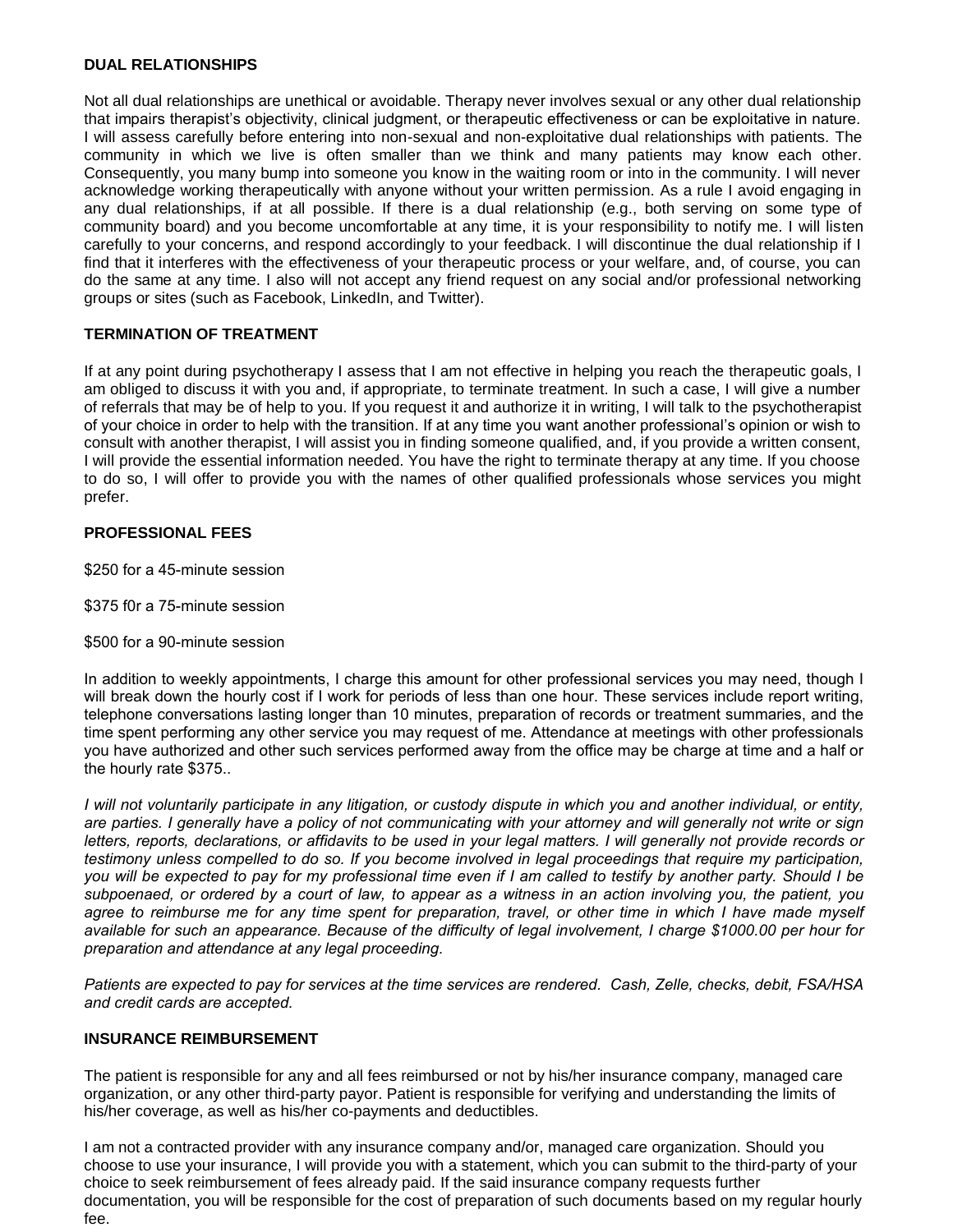## **CANCELLATION POLICY**

You are responsible for payment of the standard fee for any missed session(s). You are also responsible for payment of the standard fee for any session(s) for which you failed to give at least 24 hours' notice of cancellation. Cancellation notice should be left on my voice mail at (408)996-2533. Please keep in mind that insurances do not reimburse or pay for missed or cancelled sessions.

## **NO CHILDREN ALLOWED UNLESS PART OF TREATMENT**

Since the office is not set up for babysitting, it is asked that all patients arrange for babysitting of children away from the office. If you bring children with you who are not included in treatment, you will be asked to reschedule. However, you will still be responsible to pay for the session at the usual and customary fee.

## **THERAPIST AVAILABILITY**

I am often not immediately available by telephone. Even while I am in my office, I probably will not answer the phone when I am with a patient. When I am unavailable, my telephone is answered by confidential voice mail that I monitor frequently. I will make every effort to return your call within 24 hours, with the exception of weekends and holidays. If you are difficult to reach, please inform me of some times when you will be available. If your number does not accept blocked calls, please be aware that I often return calls when I am away from the office. On some of those occasions, I may be using a number that I cannot unblock. I will therefore have to call you whenever I return to the office which may delay my response time. If you have an urgent call or need to cancel or reschedule your appointment, please call the office and use the 03 option. Your call will be forwarded to my cell phone. If you are unable to reach me and feel that you can't wait for me to return your call, contact your family physician or the nearest emergency room, and ask for the therapist or psychiatrist on call or the psychiatric screening nurse. If it is life threatening, please call 911. If I will be unavailable for an extended time, I will provide you with the name of a colleague to contact, if necessary.

## **PROFESSIONAL RECORDS**

I may take notes during session, and will also produce other notes and records regarding your treatment. These notes constitute my clinical and business records. Such records are the sole property of the therapist. I will not alter my normal record keeping process at the request of any patient. Should you request a copy of my records, such a request must be made in writing. I reserve the right, under California law, to provide you with a treatment summary in lieu of actual records. I also reserve the right to refuse to produce a copy of the record under certain circumstances, but may, as requested, provide a copy of the record to another treating health care provider. I will maintain the patient's records for 5-7 years following termination of therapy. However, after that time, your records will be destroyed in a manner that preserves your confidentiality.

## **MINORS**

If you are under eighteen years of age, please be aware that the law may provide your parents the right to examine your treatment records. It is my policy to request an agreement from parents that they agree to give up access to your records. If they agree, I will provide them only with general information about our work together, unless I feel there is a high risk that you will seriously harm yourself or someone else. In this case, I will notify them of my concern. I will also provide them with a summary of your treatment when it is complete. Before giving them any information, I will discuss the matter with you, if possible, and do my best to handle any objections you may have with what I am prepared to discuss. At the end of your treatment, I will prepare a summary of our work together for your parents, and we will discuss it before I send it to them.

## **CONFIDENTIALITY**

Most of the provisions explaining when the law requires disclosure are described to you in the Notice of Privacy Practices that you received with this form.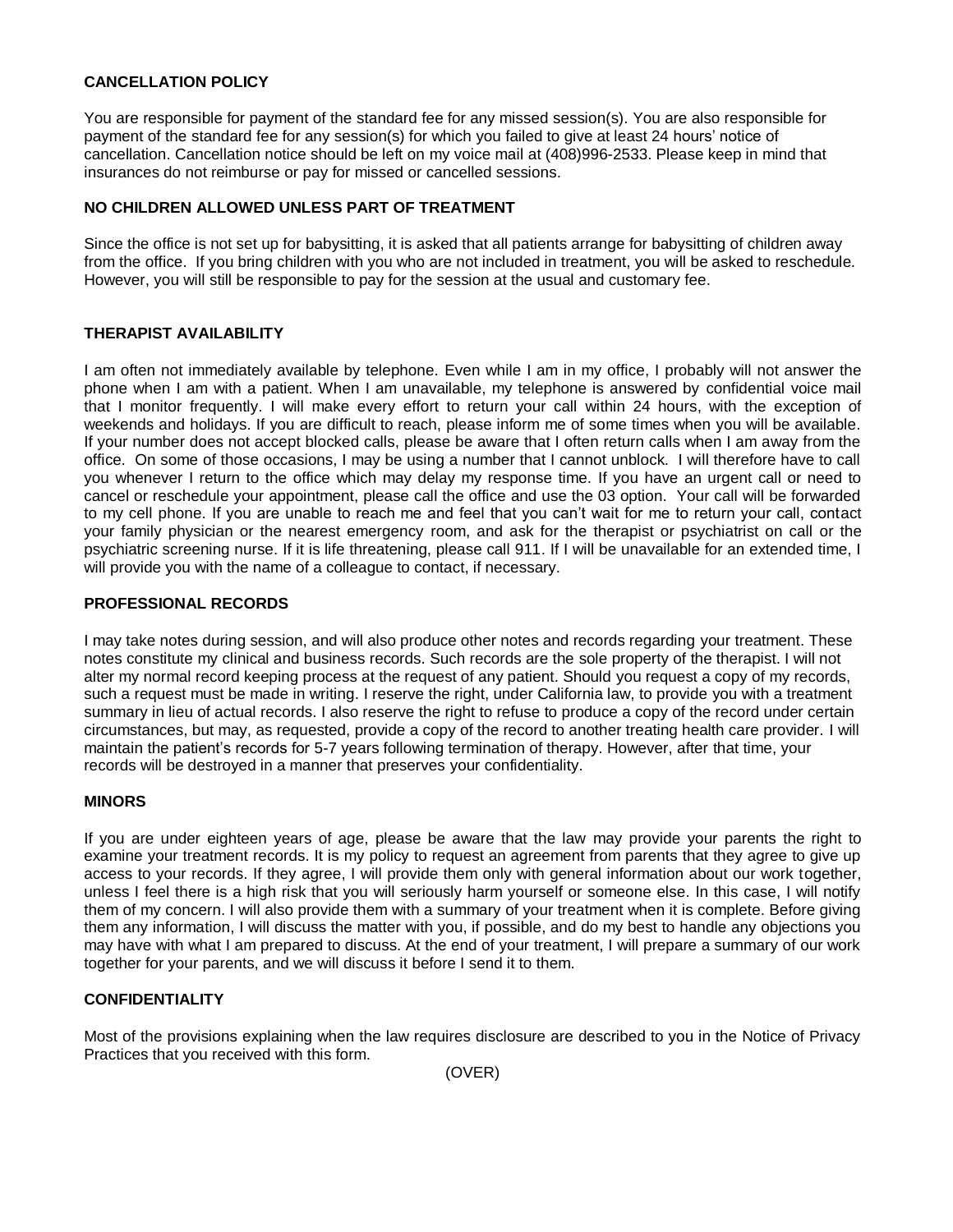It is very important to be aware that email and cell phone communication can be relatively easily accessed by unauthorized people and hence, the privacy and confidentiality of such communication can be compromised. Emails, in particular, are vulnerable to such unauthorized access due to the fact that email hosts have unlimited and direct access to all emails that go through their email servers. Faxes can easily be sent erroneously to the wrong address. Please notify me at the beginning of treatment if you decide to avoid or limit in any way the use of any or all of the above-mentioned communication medium or devices. Please do not use email or fax for emergencies.

I make every effort to keep all information confidential. Likewise, if we are working online together, I ask that you determine who has access to your computer and electronic information from your location. This would include family members, co-workers, supervisors and friends. I encourage you to only communicate through a computer that you know is safe, i.e. wherein confidentiality can be ensured. Be sure to fully exit all online counseling sessions and emails. If we are unable to connect or are disconnected during a session due to a technological breakdown, please try to reconnect within 10 minutes. If reconnection is not possible, email to schedule a new session time.

In general, the privacy of all communications between a patient and a therapist is protected by law, and I can only release information about our work to others with your written permission. But there are a few exceptions.

In most legal proceedings, you have the right to prevent me from providing any information about your treatment. In some proceedings involving child custody and those in which your emotional condition is an important issue, a judge may order my testimony if he/she determines that the issues demand it.

There are some situations in which I am legally obligated to take action to protect others from harm, even if I have to reveal some information about a patient's treatment. For example, if I believe that a child, elderly person, or disabled person is being abused, I may be required to file a report with the appropriate state agency.

If I believe that a patient is threatening serious bodily harm to another, I may be required to take protective actions. These actions may include notifying the potential victim, contacting the police, or seeking hospitalization for the patient. If the patient threatens to harm himself/herself, I may be obligated to seek hospitalization for him/her or to contact family members or others who can help provide protection.

These situations have rarely occurred in my practice. If a similar situation occurs, I will make every effort to fully discuss it with you before taking any action.

I may occasionally find it helpful to consult other professionals about a case. During a consultation, I make every effort to avoid revealing the identity of my patient. The consultant is also legally bound to keep the information confidential. If you don't object, I will not tell you about these consultations unless I feel that it is important to our work together.

While this written summary of exceptions to confidentiality should prove helpful in informing you about potential problems, it is important that we discuss any questions or concerns that you may have at our next meeting. I will be happy to discuss these issues with you if you need specific advice, but formal legal advice may be needed because the laws governing confidentiality are quite complex, and I am not an attorney.

## **LITIGATION LIMITATIONS**

Due to the nature of the therapeutic process and the fact that it often involves making full disclosure with regard to many matters which may be of a confidential nature, it is agreed that should there be legal proceedings (such as, but not limited to divorce and custody disputes, injuries, lawsuits, etc.), neither you nor your attorney, nor anyone else acting on your behalf will call on me to testify in court or at any other proceeding, nor will a disclosure of the psychotherapy records be requested.